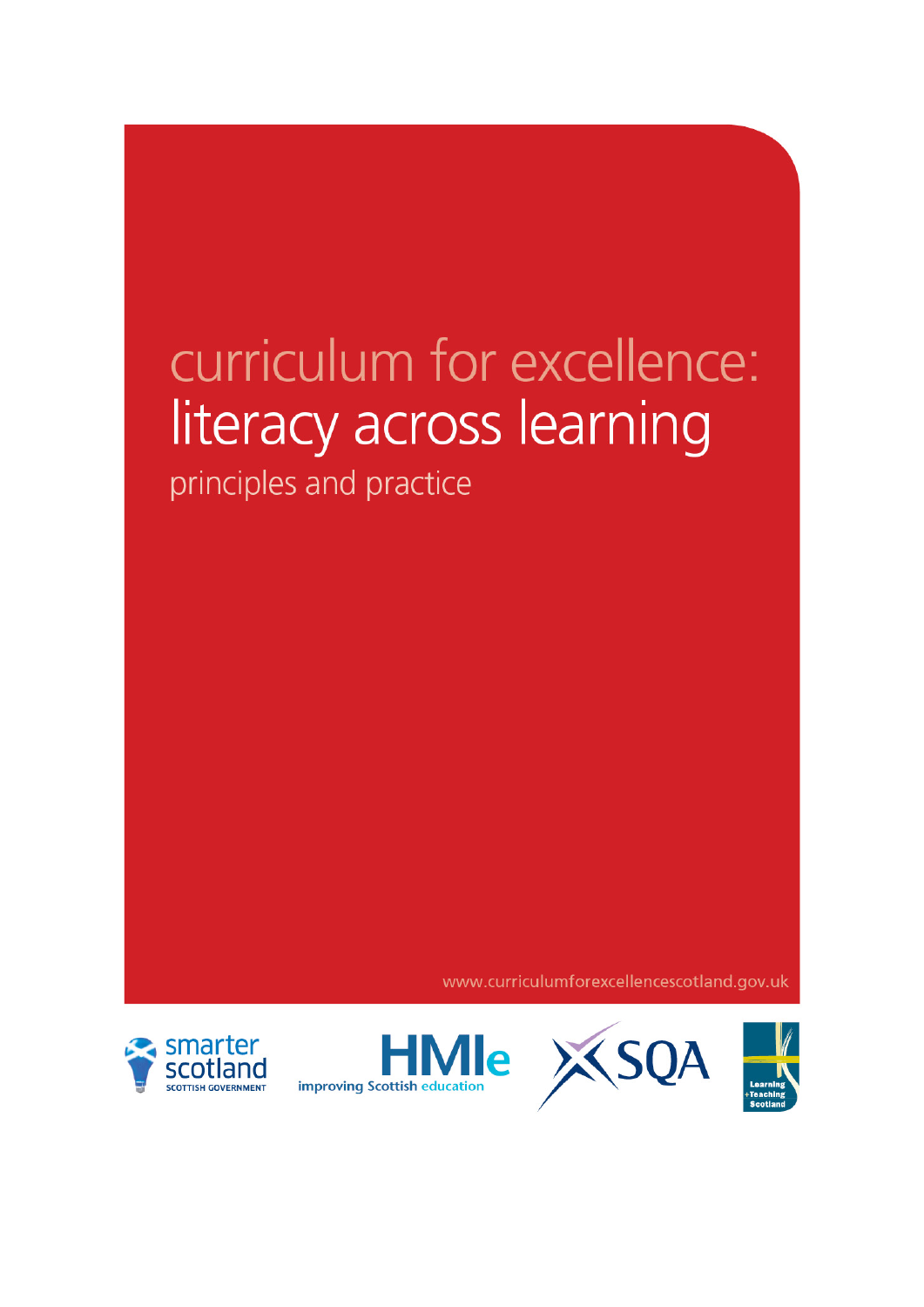## **Literacy across learning Principles and practice**

Language and literacy are of personal, social and economic importance. Our ability to use language lies at the centre of the development and expression of our emotions, our thinking, our learning and our sense of personal identity. Language is itself a key aspect of our culture. Through language, children and young people can gain access to the literary heritage of humanity and develop their appreciation of the richness and breadth of Scotland's literary heritage. Children and young people encounter, enjoy and learn from the diversity of language used in their homes, their communities, by the media and by their peers.

Literacy is fundamental to all areas of learning, as it unlocks access to the wider curriculum. Being literate increases opportunities for the individual in all aspects of life, lays the foundations for lifelong learning and work, and contributes strongly to the development of all four capacities of *Curriculum for Excellence*.

Competence and confidence in literacy, including competence in grammar, spelling and the spoken word, are essential for progress in all areas of the curriculum. Because of this, all teachers have responsibility for promoting language and literacy development. Every teacher in each area of the curriculum needs to find opportunities to encourage young people to explain their thinking, debate their ideas and read and write at a level which will help them to develop their language skills further.

*Building the Curriculum 1* 

The literacy experiences and outcomes promote the development of critical and creative thinking as well as competence in listening and talking, reading, writing and the personal, interpersonal and team-working skills which are so important in life and in the world of work. The framework provides, for learners, parents and teachers, broad descriptions of the range of learning opportunities which will contribute to the development of literacy, including critical literacy.

### **What is meant by literacy?**

In defining literacy for the 21st century we must consider the changing forms of language which our children and young people will experience and use. Accordingly, our definition takes account of factors such as the speed with which information is shared and the ways it is shared. The breadth of our definition is intended to 'future proof' it. Within *Curriculum for Excellence*, therefore, literacy is defined as:

*the set of skills which allows an individual to engage fully in society and in learning, through the different forms of language, and the range of texts, which society values and finds useful.* 

The literacy experiences and outcomes promote the development of skills in using language, particularly those that are used regularly by everyone in their everyday lives. These include the ability to apply knowledge about language. They reflect the need for young people to be able to communicate effectively both face-to-face and in writing through an increasing range of media. They take account of national and international research and of other skills frameworks. They recognise the importance of listening and talking and of effective collaborative working in the development of thinking and in learning.

In particular, the experiences and outcomes address the important skills of critical literacy. Children and young people not only need to be able to read for information: they also need to be able to work out what trust they should place on the information and to identify when and how people are aiming to persuade or influence them.

#### **How is the literacy framework structured?**

The framework opens with a set of statements that describe the kinds of activity which all children and young people should experience throughout their learning to nurture their skills and knowledge in literacy and language. Teachers will use them, alongside the more detailed experiences and outcomes, in planning for learning and teaching.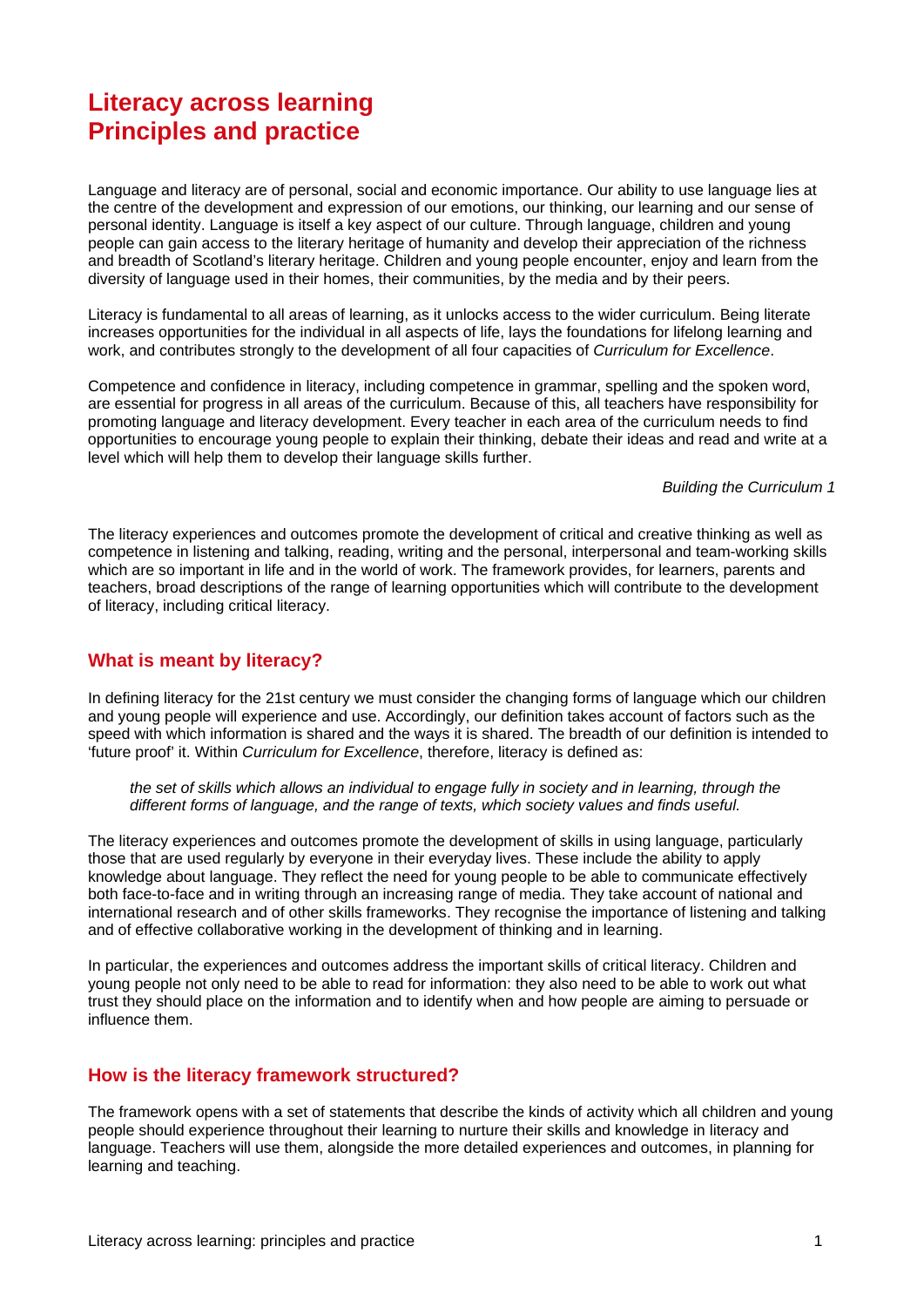The three organisers within the literacy framework are the same as those used in the literacy and English, literacy and Gàidhlig, Gaelic (learners) and modern languages frameworks:

- listening and talking
- reading
- writing.

Within these organisers there are a number of subdivisions.

*Enjoyment and choice* experiences and outcomes highlight the importance of providing opportunities for young people to make increasingly sophisticated choices.

The *tools* sections include important skills and knowledge: for example, in reading it includes such important matters as reading strategies and spelling.

The sections on *finding and using information* include, in reading, critical literacy skills; while the *understanding, analysing and evaluating* statements encourage progression in understanding of texts, developing not only literal understanding but also the higher order skills.

Finally, the *creating texts* experiences and outcomes describe the kind of opportunities which will help children and young people to develop their ability to communicate effectively, for example, by writing clear, well-structured explanations.

The statements of experiences and outcomes emphasise that learning is an *active* process: for example, the outcomes stress *making* notes, rather than the passive activity implied by *taking* notes. Experiences represent important continuing aspects of learning such as exploring and enjoying text, and outcomes describe stages in the development of skills and understanding.

The experiences and outcomes have been written in an inclusive way which will allow teachers to interpret them for the needs of individual children and young people who use Braille, sign language and other forms of communication. This is exemplified in the words 'engaging with others' and 'interacting' within the listening and talking outcomes.

The level of achievement at the fourth level has been designed to approximate to that associated with SCQF level 4.

## **Why are the literacy experiences and outcomes also published separately from the literacy and English and from the literacy and Gàidhlig frameworks?**

The importance of the development of literacy skills across all areas of the curriculum is stressed in *Building the Curriculum 1.* All practitioners – from the early years, through primary and secondary education, in youth work settings and in colleges – are in a position to make important contributions to developing and reinforcing the literacy skills of children and young people, both through the learning activities which they plan and through their interaction with children and young people. Schools and their partners need to ensure a shared understanding of these responsibilities and that the approaches to learning and teaching will enable each child and young person to make good progress in developing their literacy skills. It is expected that the literacy experiences and outcomes, and this accompanying paper, will be read by a range of practitioners, including those who work in school library resource centres, who make an enormous contribution to the development of the literacy skills of children and young people.

## **What does this mean for learning and teaching?**

For teachers and other practitioners, it means asking the question, 'How am I meeting the literacy needs of the learners in front of me?' It means thinking about the kinds of literacy experiences provided for young people. It doesn't mean that every practitioner will teach everything that a secondary English teacher does. These experiences will sometimes be provided through collaborative working with other departments; but the greatest impact for learners will come from all practitioners, in all learning environments, including rich literacy experiences as part of their day-to-day learning and teaching programmes.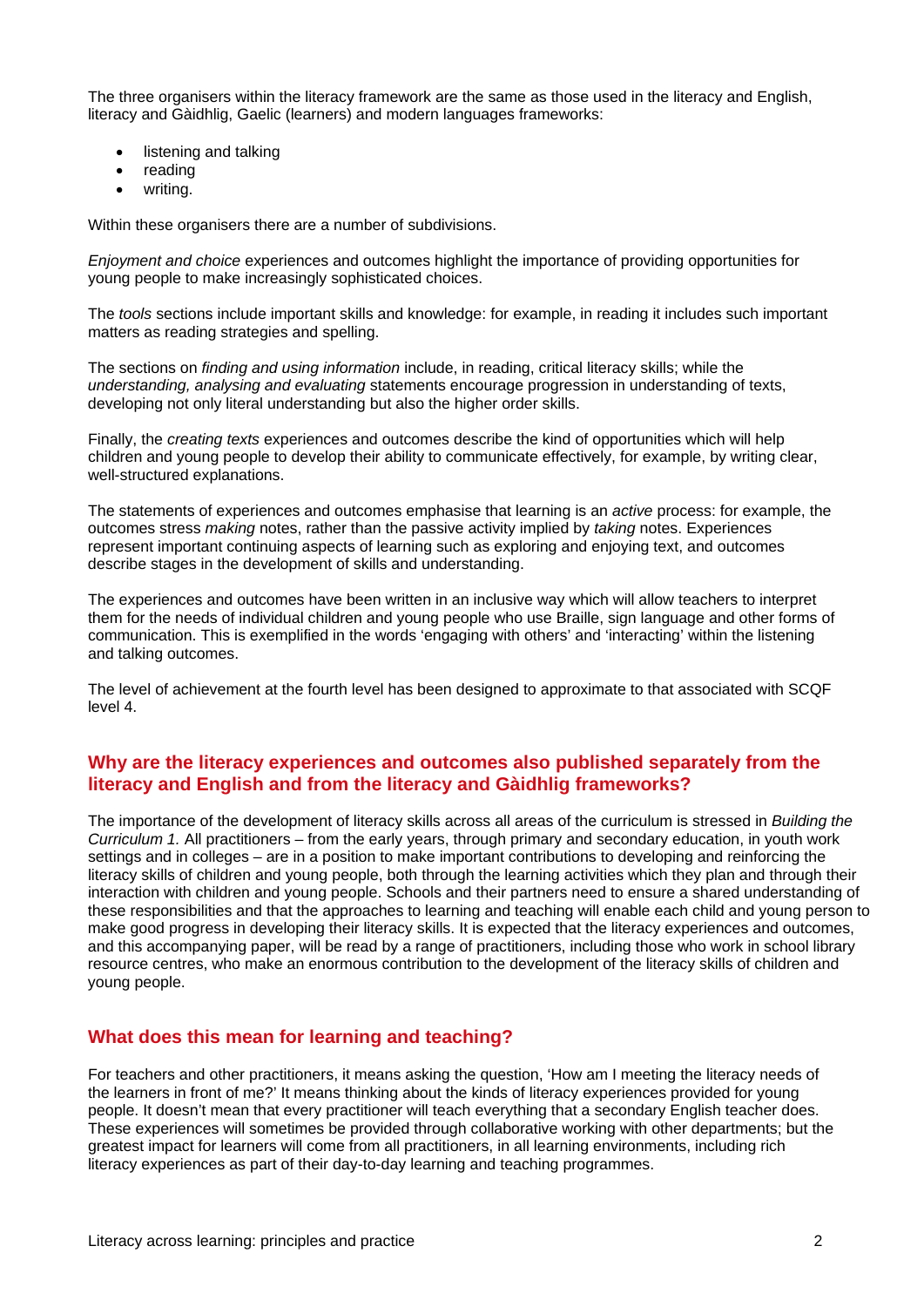### **What are broad features of assessment in literacy?**

(*This section complements the advice for literacy and English.*)

As literacy is the responsibility of all staff, and because of the importance of literacy across all aspects of a young person's learning, all staff should be clear about their responsibilities and their roles in the assessment of literacy. Assessment in literacy will focus on children and young people's progress in developing and applying essential skills in listening and talking, reading and writing. From the early years to the senior stages, and particularly at times of transition, it is vital to have a clear picture of the progress each child and young person is making across all aspects of literacy so that further learning can be planned and action can be taken if any ground has been lost.

Within the overall approach to assessing literacy, evidence of progress in developing and applying skills in day-to-day learning across the curriculum will complement evidence gathered from language lessons. Specific assessment tasks will also have an important part to play. Practitioners and learners need a common understanding of expectations in literacy across all curriculum areas, and discussion and sharing examples of work will help to achieve this.

Approaches to assessment should identify the extent to which children and young people can apply their literacy skills across their learning. For example:

- How well do they contribute to discussions and openly explain their thinking?
- Are they increasingly able to distil key ideas from texts?
- Can they apply their literacy skills successfully in different areas of their learning and their daily lives?

Children will demonstrate their progress in *reading* through their growing fluency and understanding, and their increasing confidence in reading to learn as well as learning to read.

Literacy experiences and outcomes emphasise the development of *critical literacy*. Progress here can be seen as children move from dealing with straightforward information towards analysing, evaluating and being aware of the trust that they should place on evidence.

Children and young people will demonstrate their progress in *writing* though the degree of independence they show, the organisation and quality of their ideas, their skills in spelling, punctuation and grammar, the match of their writing to audience and the effectiveness of their use of language.

Progress in *listening and talking* can be assessed through their interactions in social and learning contexts and through using individual talks, presentations and group discussions. This range of sources will provide evidence about their confidence, their increasing awareness of others in sustaining interactions, the clarity of their ideas and expression and their skills in listening to others and taking turns.

Learners' enthusiasm and motivation for using language will show in their growing use of different media and texts, their preferences in reading, their confidence in sharing experiences through talk and writing and in the ways they apply their skills in their learning and communicating. These aspects will be indicators of their long-term success in using literacy in learning in their lives as citizens and in preparing for the world of work.

## **Where do I begin?**

You might begin by asking yourself to what extent you already provide literacy experiences for learners. As a first step, you might want to consider the ways in which you use listening, talking, reading and writing for learning day to day in your teaching programmes. For example, do you provide learners with opportunities to:

#### **Listening and talking for learning**

- engage with others in group and class discussions of appropriate complexity?
- learn collaboratively for example, when problem solving?
- explain their thinking to others?
- explore factors which influence them and persuade them in order to help them think about the reliability of information?